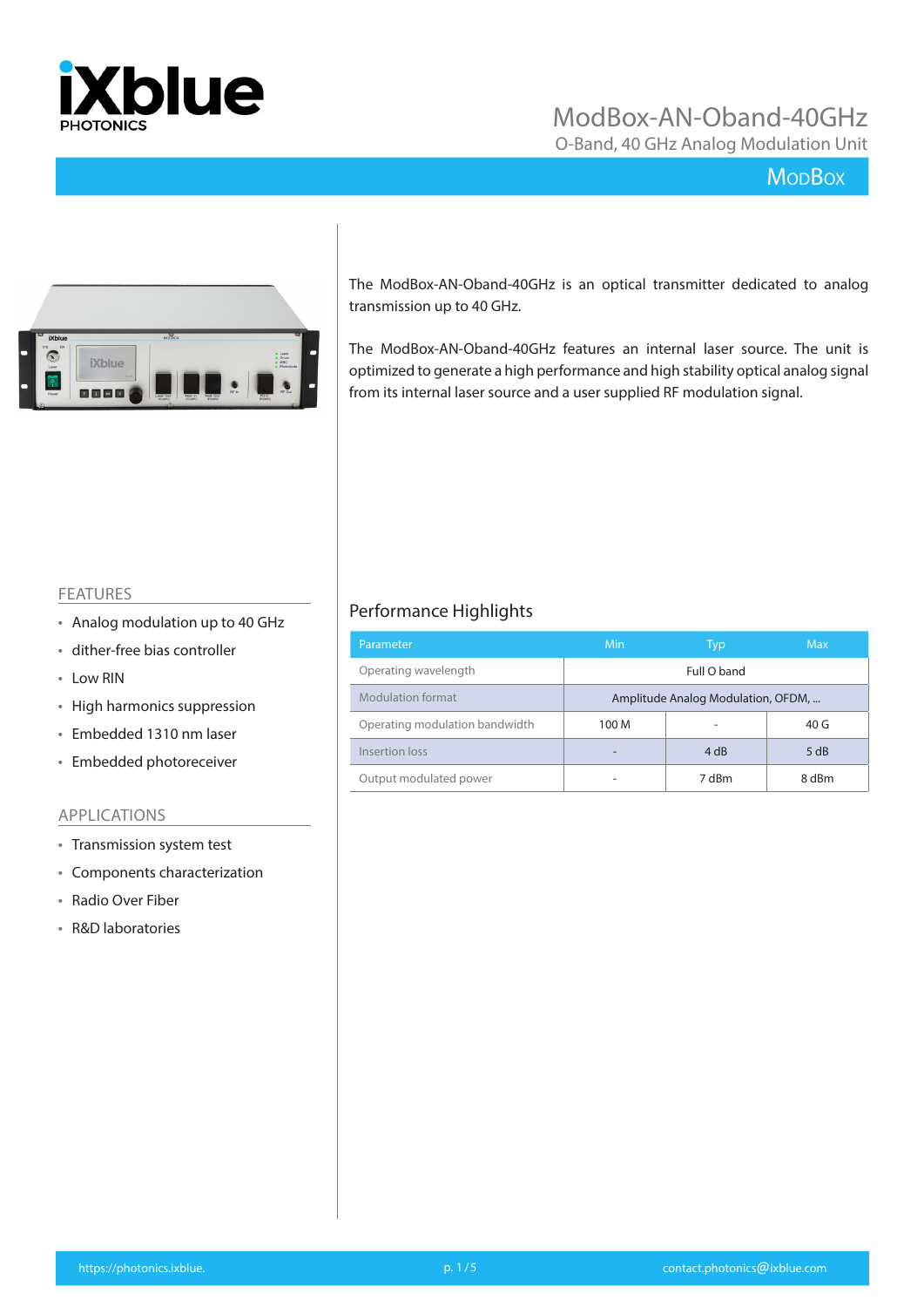

O-Band, 40 GHz Analog Modulation Unit

## **MopBox**

### Functional Block Diagram



### The ModBox-AN-Oband-40GHz features:

• a 1310 nm optical source. it comes with an output power of 40 mW. It is a low RIN DFB laser and assembled with a low noise current driver and temperature controller. A laser output port is available on the front panel of the unit. An optical PM patchcord is supplied.

• a modulation stage optimized for analog modulation. This stage is build around a wide bandwidth, chirp-free and analog intensity modulator and a wide bandwidth linear RF amplifier. The modulator is characterized by its high harmonic suppresssion and flat bandwidth curve. It is a dedicated O-Band modulator to ensure a low pragation loss and high quality modulation. The amplifier is characterised by a flat group delay and gain curves with reduced ripple all over the bandwith. The modulator and the driver are selected to allow a modulation up to 40 GHz. A dither-free automatic bias controller allows to lock the modultor operating point in quadrature so as to operate it in the linear part of its transfer function and to guarantee highly stable performance.

a photoreceiver module. It is a single ended front-end with a very flexible design. The package contains a waveguide-integrated PIN-photodiode (PD) and a transimpedance amplifier (TIA) with a fixed gain. The amplifier has a typical bandwidth of 30 GHz, is optimized for linearity and for low noise.

The ModBox-AN-Oband-40GHz is controlled from the front panel thanks to the Smart interface with a simple rotary knob and keypad. The Smart manual interface allows for bias control circuit, drivers gain and laser current settings. It comes also with a simple GUI solution, Windows based and implemented through the USB interface of the user PC.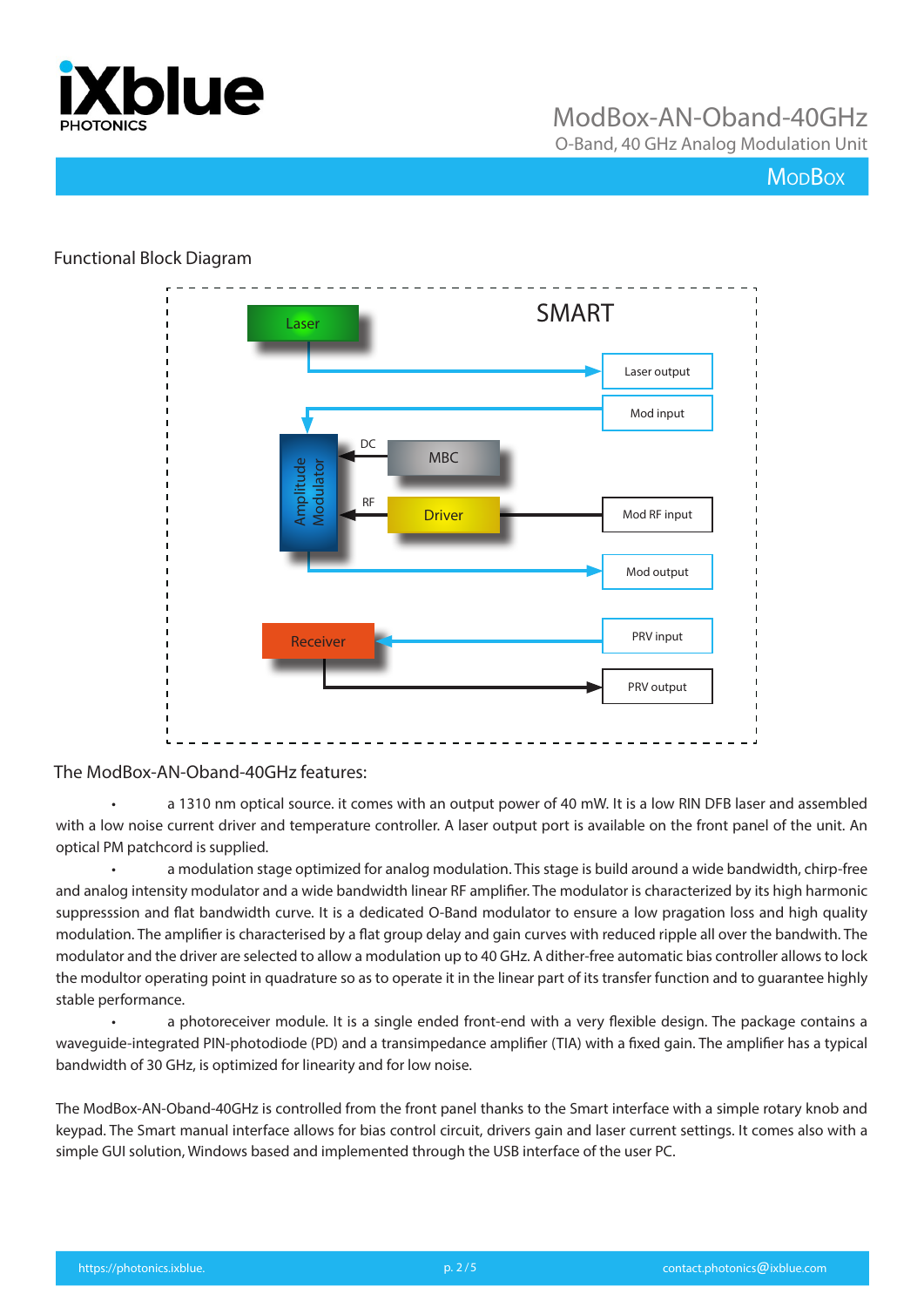

O-Band, 40 GHz Analog Modulation Unit

## **MoDBox**

The ModBox integrates a laser. The ModBox Smart Interface allows the user to control laser power and wavelength.

## O-Band DFB Laser Specifications

| Parameter                       | Symbol                   | Condition                | <b>Min</b>               | Typ                      | <b>Max</b>               | Unit       |
|---------------------------------|--------------------------|--------------------------|--------------------------|--------------------------|--------------------------|------------|
| Wavelength                      | λ                        | By default               |                          |                          | 1310 nm                  |            |
| Laser type                      | ۰                        | $\overline{\phantom{a}}$ |                          | <b>DFB</b>               |                          |            |
| Optical output power            | $\overline{\phantom{a}}$ | <b>CW</b>                | $\overline{\phantom{a}}$ | $\overline{\phantom{a}}$ | 40                       | mW         |
| Spectrum linewidth              | $\Delta\lambda$          | <b>FWHM</b>              | $\overline{\phantom{a}}$ |                          | $\overline{\phantom{a}}$ | <b>MHz</b> |
| Optical return loss             | <b>ORL</b>               | $\overline{\phantom{a}}$ | 30                       | 35                       | $\overline{\phantom{a}}$ | dB         |
| Side mode suppression ratio     | <b>SMSR</b>              | $\overline{\phantom{a}}$ | 40                       |                          | $\overline{\phantom{a}}$ | dB         |
| Optical output power adjustment | <b>PCW</b>               | Smart                    | 0                        | $\overline{\phantom{a}}$ | 40                       | mW         |
| Wavelength laser tuning range   | ۰                        | Smart                    | $\overline{a}$           | 0.8                      | $\mathbf{1}$             | nm         |

### Input Optical Specifications User supplied, not a ModBox specification

| Parameter                                               | Symbol          | <b>Condition</b> | <b>Min</b> | <b>Typ</b>               | <b>Max</b>              | Unit |
|---------------------------------------------------------|-----------------|------------------|------------|--------------------------|-------------------------|------|
| Modulators (Amplitude, Phase) Data Input Specifications |                 |                  |            |                          |                         |      |
| Source type                                             | $\sim$          | <b>CW</b>        |            |                          | DFB, DBR, tunable laser |      |
| Wavelength                                              | λ               | O-Band           | 1260       | ۰                        | 1350                    | nm   |
| Input power                                             | $P_{\text{cw}}$ | <b>CW</b>        |            | $\overline{\phantom{0}}$ | 300                     | mW   |
| Polarization                                            | D               | -                |            |                          | Linear and controlled   |      |

### Input Electrical Specifications User supplied, not a ModBox specification

| Parameter                    | Symbol             | <b>Condition</b>              | Min                      | Typ          | <b>Max</b>               | Unit |
|------------------------------|--------------------|-------------------------------|--------------------------|--------------|--------------------------|------|
| Input electrical termination |                    | AC coupled                    |                          | Single ended |                          |      |
| Frequency and signal type    |                    | Amplitude Modulation - Analog | 100 M                    |              | 40 G                     | Hz   |
| Input signal amplitude       | $V_{\text{IN}}$    | <b>Amplitide Modulation</b>   | $\overline{\phantom{a}}$ | 200          | 250                      | mVpp |
| Impedance matching           | $L_{\text{IN-RF}}$ | $\overline{\phantom{a}}$      | $\overline{\phantom{a}}$ | 50           | $\overline{\phantom{a}}$ | Ω    |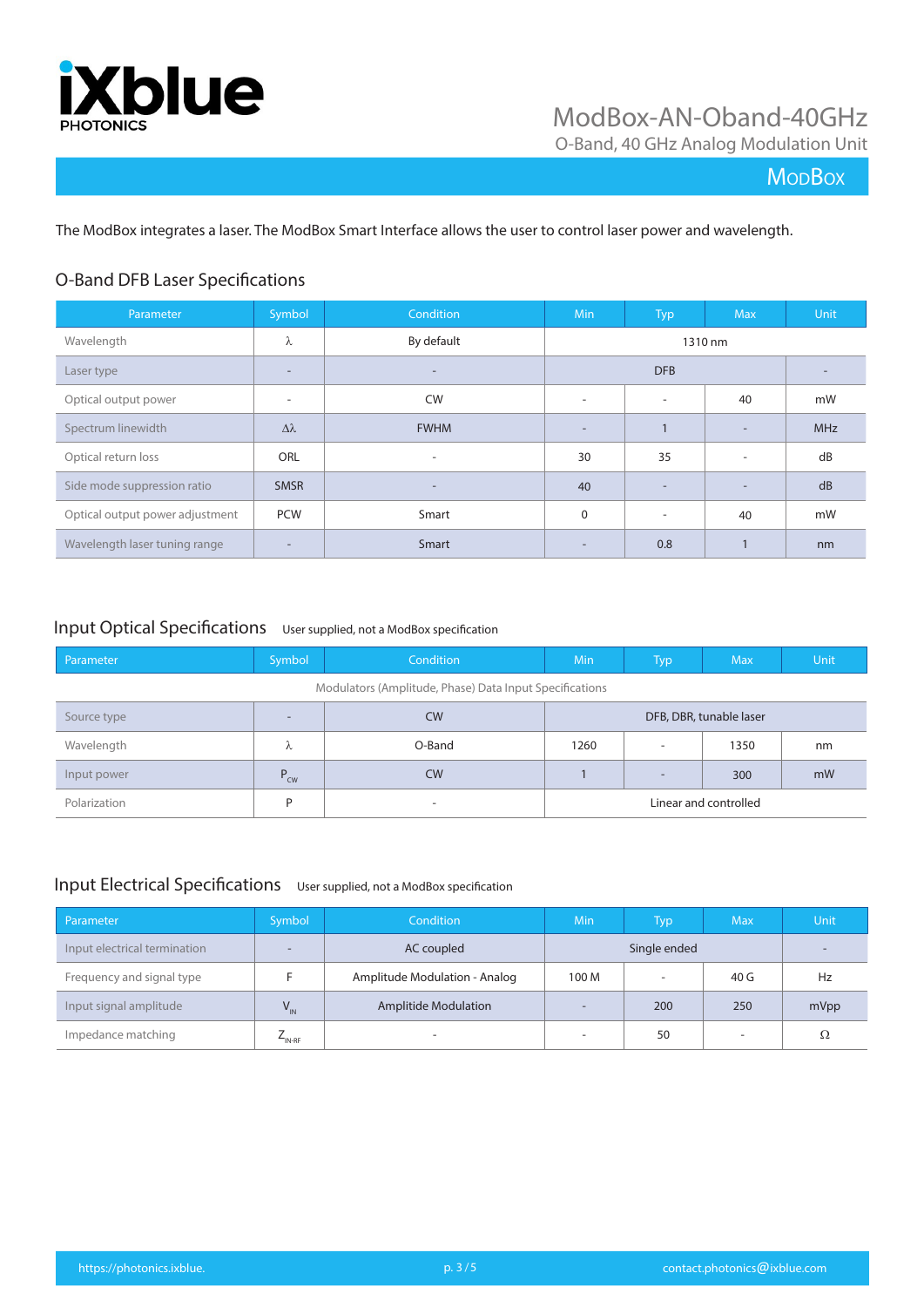

O-Band, 40 GHz Analog Modulation Unit

## **MoDBox**

### Output Specifications

| Parameter                                  | Symbol                      | Condition                | Min                              | <b>Typ</b>               | <b>Max</b>               | Unit |
|--------------------------------------------|-----------------------------|--------------------------|----------------------------------|--------------------------|--------------------------|------|
| <b>Analog Modulation</b>                   |                             |                          |                                  |                          |                          |      |
| Modulated operation bandwith               | $\overline{\phantom{a}}$    |                          | 100 M                            | $\overline{\phantom{a}}$ | 40 G                     | Hz   |
| Insertion loss                             | IL                          | At maximum transmission  | $\overline{\phantom{a}}$         | 5                        | $\overline{7}$           | dB   |
| Output power                               | $\mathsf{P}_{\mathsf{Out}}$ | With intertnal laser     | $\overline{\phantom{a}}$         | $\overline{7}$           | 8                        | dBm  |
| Chirp                                      | $\alpha$                    |                          | $-0.1$                           | $\mathbf{0}$             | 0.1                      |      |
| Optical return loss                        | <b>ORL</b>                  |                          | $-45$                            | $-50$                    | $\overline{\phantom{a}}$ | dB   |
| Electrical return loss                     | ERL                         | $\overline{\phantom{a}}$ | $\overline{\phantom{a}}$         | $-12$                    | $-10$                    | dB   |
| Static extinction ratio                    | ER                          | @1310nm                  | 20                               | 25                       | $\overline{\phantom{a}}$ | dB   |
| 2 <sup>nd</sup> harmonic suppression ratio | $H_1$ - $H_2$               | By design                | $\overline{\phantom{a}}$         | $-60$                    |                          | dB   |
| RF gain adjustment                         | DG                          | Smart                    | $\overline{\phantom{a}}$         | 3                        | $\overline{\phantom{a}}$ | dB   |
| <b>Bias Control</b>                        | <b>MBC</b>                  | Smart                    | Dither-less - Automatic / Manual |                          |                          |      |

## Photoreceiver Specifications

| Parameter                             | Symbol                   | Condition                           | <b>Min</b>               | <b>Typ</b>               | <b>Max</b>                            | <b>Unit</b>   |
|---------------------------------------|--------------------------|-------------------------------------|--------------------------|--------------------------|---------------------------------------|---------------|
| Photodetector type                    | ٠                        | ٠                                   |                          |                          | Linear PIN / TIA photoreceiver module |               |
| Operating wavelength range            | λ                        |                                     | 1260                     |                          | 1620                                  | nm            |
| Average Optical Input Power           | $P_{opt}$                |                                     | $-10$                    |                          | 3                                     | dBm           |
| 3dB cut-off frequency                 | $F_{\text{3dB}}$         |                                     | 29                       | 31                       |                                       | GHz           |
| Optical return loss                   | ORL                      |                                     | 27                       | $\overline{\phantom{a}}$ | ٠                                     | dB            |
|                                       |                          | 1310 nm                             | $\overline{\phantom{a}}$ | 0.3                      |                                       | A/W           |
| Photodiode DC responsivity            | $\mathsf{R}$             | 1525 nm - 1575 nm                   | 0.5                      | $\overline{\phantom{a}}$ | 0.75                                  | A/W           |
| Maximum optical input power           | Popt                     | Average                             | $-10$                    |                          | 3                                     | dBm           |
| <b>Output Voltage Swing</b>           | $V_{\text{Out}}$         |                                     | 20                       |                          | 300                                   | mV            |
| Conversion gain                       | $\overline{\phantom{a}}$ | Typical range                       | 50                       | $\overline{\phantom{a}}$ | 1800                                  | V/W           |
| <b>Equivalent Input Noise Density</b> | l<br>noise               | At maximum gain                     | $\overline{\phantom{a}}$ | 20                       |                                       | pA/sqrtHz     |
| <b>Total Harmonic Distortion</b>      | <b>THD</b>               | 1-14GHz, Vout<0.2 mVpp, lin<2.2mApp | -                        | 3                        |                                       | $\frac{0}{0}$ |

## Absolute Maximum Ratings

Stresses in excess of the absolute maximum ratings can cause permanent damage to the device. These are absolute stress ratings only. Functional operation of the device is not implied at these or any other conditions in excess of those given in the operational sections of the data sheet. Exposure to absolute maximum ratings for extended periods can adversely affect device reliability.

| Parameter                       | Symbol    | <b>Min</b>               | <b>Max</b> | <b>Unit</b> |
|---------------------------------|-----------|--------------------------|------------|-------------|
| RF input power                  | EP.<br>in | $\overline{\phantom{a}}$ |            | dBm         |
| Optical input power (modulator) | $OP_{in}$ | $\overline{\phantom{a}}$ | 25         | dBm         |
| Optical input power (PRV)       | $OP_{in}$ | $\overline{\phantom{a}}$ |            | dBm         |